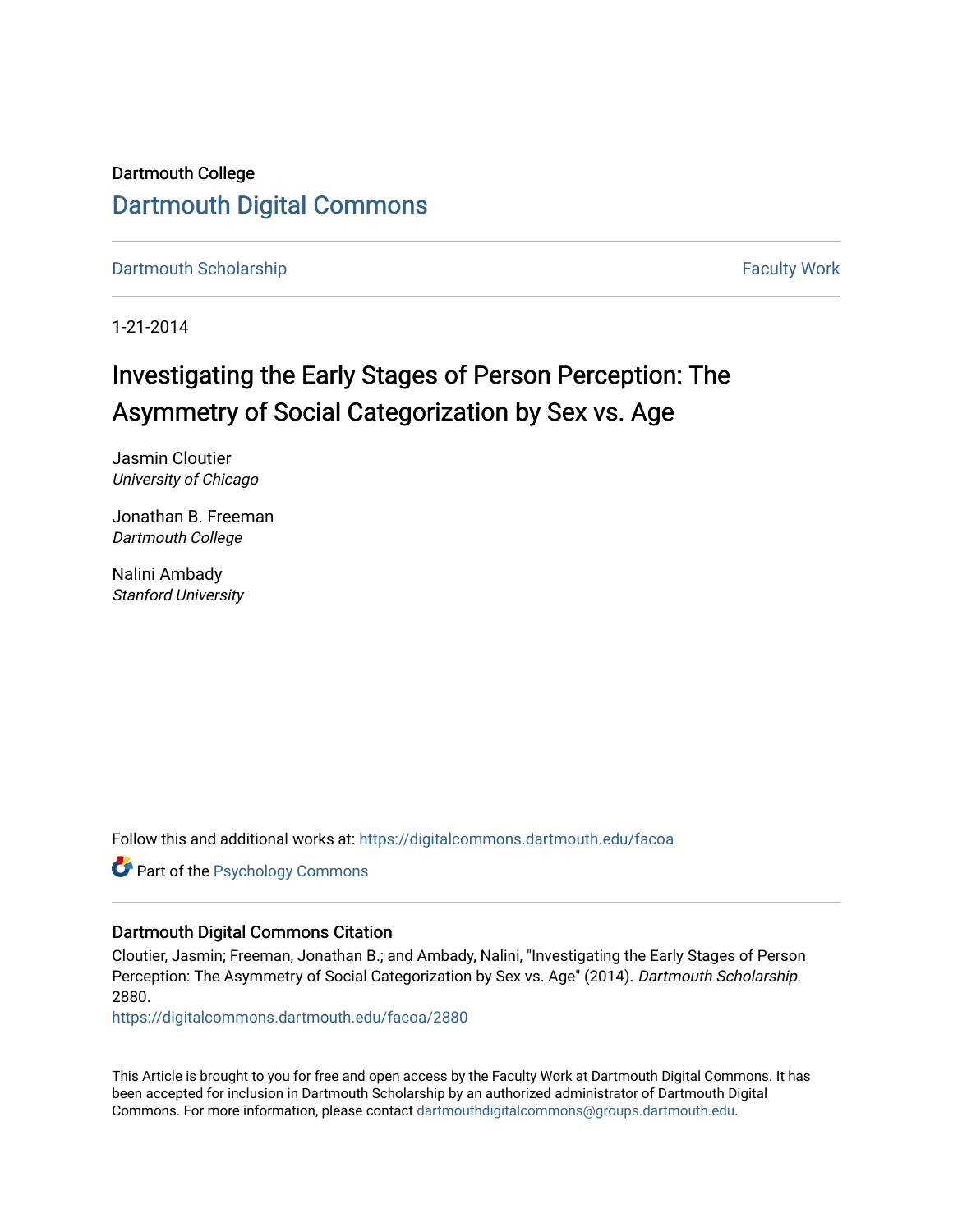# Investigating the Early Stages of Person Perception: The Asymmetry of Social Categorization by Sex vs. Age

## Jasmin Cloutier<sup>1</sup>\*, Jonathan B. Freeman<sup>2</sup>, Nalini Ambady<sup>3</sup>

1 Department of Psychology, University of Chicago, Chicago, Illinois, United States of America, 2 Dartmouth College, Hanover, New Hampshire, United States of America, 3 Stanford University, Palo Alto, California, United States of America

## Abstract

Early perceptual operations are central components of the dynamics of social categorization. The wealth of information provided by facial cues presents challenges to our understanding of these early stages of person perception. The current study aimed to uncover the dynamics of processing multiply categorizable faces, notably as a function of their gender and age. Using a modified four-choice version of a mouse-tracking paradigm (which assesses the relative dominance of two categorical dimensions), the relative influence that sex and age have on each other during categorization of infant, younger adult, and older adult faces was investigated. Results of these experiments demonstrate that when sex and age dimensions are simultaneously categorized, only for infant faces does age influence sex categorization. In contrast, the sex of both young and older adults was shown to influence age categorization. The functional implications of these findings are discussed in light of previous person perception research.

Citation: Cloutier J, Freeman JB, Ambady N (2014) Investigating the Early Stages of Person Perception: The Asymmetry of Social Categorization by Sex vs. Age. PLoS ONE 9(1): e84677. doi:10.1371/journal.pone.0084677

Editor: Luis M. Martinez, CSIC-Univ Miguel Hernandez, Spain

Received May 16, 2013; Accepted November 18, 2013; Published January 21, 2014

**Copyright:** © 2014 Cloutier et al. This is an open-access article distributed under the terms of the Creative Commons Attribution License, which permits unrestricted use, distribution, and reproduction in any medium, provided the original author and source are credited.

**Funding:** These authors have no support or funding to report.

Competing Interests: The authors have declared that no competing interests exist.

\* E-mail: jcloutier@uchicago.edu

## Introduction

The ease with which we can infer a wealth of social information from newly encountered individuals has been demonstrated across a range of social cognitive investigations. Amongst the processes utilized to make sense of our social environment, social categorization is believed to be one of the most prevalent and efficient [1–4]. Indeed, access to major social categories such as the sex, age and race of social targets has repeatedly been found to dominate the early stages of person perception and to have important downstream consequences for how we construe others (i.e. stereotyping and prejudice) [5–7].

More recently, a focus on how such information is extracted from the faces of social targets has confirmed the importance of early perceptual operations in the processing stream leading to social categorization, stereotyping and, more broadly, impression formation [8–14]. For instance, certain social category memberships may interact with one another either because the facial cues supporting those memberships are shared, the conceptual knowledge (stereotypes) tied to those membership are shared, or both; such category interactions are accounted for my recent models of person perception [15–16]. For example, facial displays of emotion interact with race category, race category interacts with sex category, and many other interactions may occur when perceiving others [17–21].

In this burgeoning area of recent work examining social category interactions, age has received considerably less attention than other major category dimensions such as sex or race. The dynamics underlying sex categorization from faces, and its relationship with identity processing, have been extensively investigated from both behavioral and brain imaging perspectives

[16] [22-25]. Although facilitated by the availability of sexstereotyped cues [26], even infants have been shown to be able to categorize faces based on sex [27–28]. In contrast, even if considered to be a fundamental social category guiding how we perceive others [4] [29–30], age has traditionally been understudied in the context of person perception [31]. Notwithstanding the relative lack on research on the topic, evidence suggests age often may take precedence over the sex of social targets during person perception [32–33] and has been found to influence the sex categorization of younger and older adults [34]. Furthermore, using repetition priming, a recent study found that sex categorization of younger and older adults may spontaneously occur during age judgments but not vice-versa [35], whereas a previous study found repetition priming effects only for faces encoded on the same dimension, i.e., either sex or age [34]. Despite advances towards understanding how these two fundamental social categories interact during person perception, methodological differences across previous studies [16] and the absence of investigations including younger social targets (i.e. infants) highlight the need for further investigations on the dynamics of age and sex categorization from faces.

Using a computer mouse-tracking paradigm sensitive to the relative dominance of two categorical dimensions [36], the current study aims to identify the relative influence that the dimensions of sex and age may have on each other during social categorization. One possibility is that sex and age are processed independently, which has often been implicitly assumed in social cognitive models of person perception that do not focus on the categorization process e.g. [3–4]. Another possibility is that sex and age may exert mutual influences on one another during person perception, even when irrelevant to the processing goal of the perceivers. Such a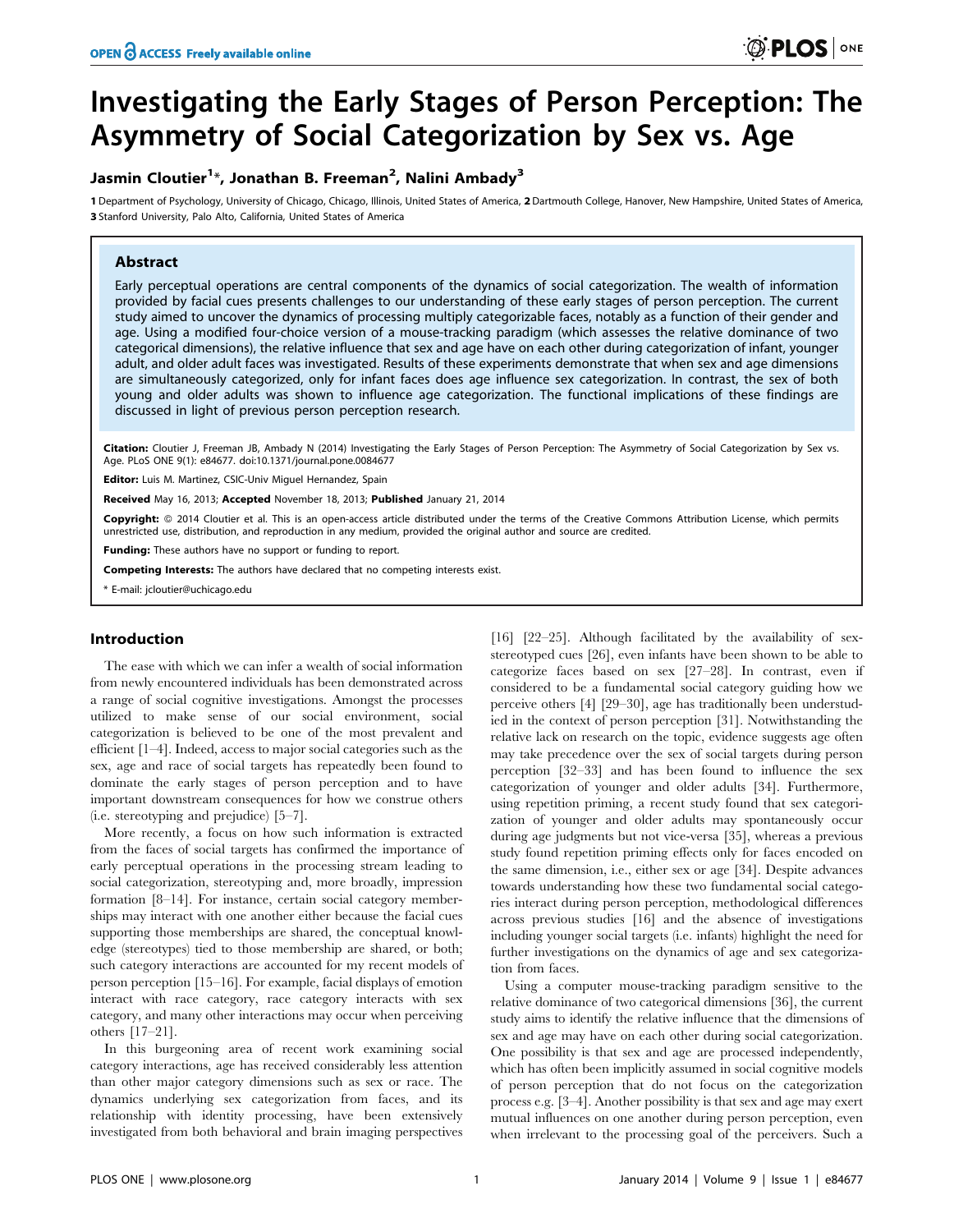premise is consistent with recent connectionist models of person perception [15] see also [37]. Indeed, research finding that multiple social dimensions mutually influence one another during the categorization process [12] [15] [20] [36] [38] suggests that such interactions may indeed occur. Functionally, the interaction of these two category dimensions may be dependent on the specific memberships involved. That is, for adult perceivers, the functional significance of gender may be high for other adult faces but arguably quite low for infants, because the sex of similarly aged targets is most motivationally relevant for adult perceivers. Thus, from this perspective [31] [39], sex category—even when not focal for the task—may influence age categorization only when functionally relevant, i.e., for adult faces. In the present work, we examined the relative influences of sex and age categories on the real-time social categorization process.

#### Study 1A and 1B

Perceivers were asked to categorize the age and sex of older adult and younger adult faces (Study 1A) or to categorize the age and sex of infant and younger adult faces (Study 1B). The mousetracking paradigm allowed us to identify the relative activation of the task-irrelevant category dimension when perceivers were presented with targets from varying age groups (i.e., age during sex categorization and sex during age categorization); [36]. As such, the unintended influence of one dimension over the other may reflect the relative functional significance of sex and age categories when perceiving faces of these three different age groups.

## Methods

#### **Participants**

20 undergraduates participated in Study 1A (Perceiving young and older adults), 4 of which were excluded for not following instructions, and 21 participated in Study 1B (Perceiving younger adults and infants) for partial course credit or \$10. All research was conducted in accordance with the ethical guidelines of the Tufts University IRB. Approval was obtained by the Tufts University IRB and participants provide their written informed consent to participate in the study. No minors/children participated in the study.

#### Stimuli

Images of 90 unfamiliar individuals' faces were obtained from public domain websites. Based on a pilot study with 9 participants, faces from each group did not differ in eye or head gaze, were free of glasses, and had identifiable gender. All images were grayscaled and standardized to a width of 200 pixels and a height varying between 200–300 pixels. Of the 90 images, 30 depicted younger adults, 30 depicted older adults, and 30 depicted infants (with 15 men and 15 women in each age group). Although the exact age for the infant faces was not available, the faces were selected to appear, on average, to be about 2 years old (faces appearing to be of much younger infants were not selected).

A separate group of 20 raters  $[M<sub>ave</sub> = 37.80 (SD<sub>ave</sub> = 16.45);$  9 females, 6 males; technical issues prevented us from collecting demographic data from 5 participants] provided judgments of the perceived age (i.e., please provide an estimate of the age of these faces) and typicality (i.e., how typical of a male/female younger adult/older adult is this face?) of each face. Typicality judgments were performed on a scale from 1 (not typical at all) to 7 (very typical). On average, older adult faces were perceived to be 71.16 years old and to be typical of their category [older male faces:  $M_{\text{age}} = 69.23$  ( $SD_{\text{age}} = 4.85$ ) and typicality,  $M_{\text{age}} = 5.94$ 

 $(SD_{\text{age}}= 0.30)$ ; older female faces: mean age,  $M_{\text{age}}= 73.09$  $(SD_{\text{age}} = 7.79)$  and typicality,  $M_{\text{age}} = 5.76$   $(SD_{\text{age}} = 0.47)$ . On average, younger adult faces were perceived to be 26.74 years old and were also judged to be typical of their category [younger male faces: mean age,  $M_{\text{age}} = 27.72 \ (SD_{\text{age}} = 6.29)$  and typicality,  $M_{\text{age}} = 5.49 \text{ (SD}_{\text{age}} = 0.29)$ ; younger female faces: mean age,  $M_{\text{age}} = 25.75$  ( $\overline{SD}_{\text{age}} = 2.47$ ) and typicality,  $M_{\text{age}} = 5.76$  $(SD<sub>age</sub> = 0.25)$ . On average, infant faces were perceived to be 3.60 years old and were also judged to be typical of their category [infant male faces: mean age,  $M_{\text{age}} = 3.38 \text{ (SD}_{\text{age}} = 1.89)$  and typicality,  $M_{\text{age}} = 5.92$  ( $SD_{\text{age}} = 0.35$ ); younger female faces: mean age,  $M_{\text{age}} = 3.83 \quad (\text{SD}_{\text{age}} = 1.48)$  and typicality,  $M_{\text{age}} = 5.96$  $(SD_{\text{age}} = 0.29)$ . For Study 1A, the images of younger adults and older adults were used (60 total); for Study 1B, the images of younger adults and infants were used (60 total).

Procedure. Four category responses appeared on the screen: MALE, FEMALE, YOUNG, OLD. These were equidistant from the center; two labels were directly above/below the center, and two to the left/right of it. The assignment of the categories to the label locations was randomized across participants, but the pair of sex categories and pair of age categories were always located either above/below or left/right (see figure 1).

To start each trial, participants clicked a start button located at the center of the screen. After clicking this, a voice saying ''sex'' or "age" played, and the target face (either young or older adults for Study 1A, and either younger adults or infants for Study 1B) replaced the start button. The voice was presented nearly simultaneously with the presentation of the face (30 ms following face onset). Participants were instructed to categorize the dimension specified by the voice (sex/age) as quickly and accurately as possible by mouse-clicking the appropriate category response. The face remained on the screen until a response was made. Before the experiment, participants learned the locations of the category labels in a series of practice trials. Each of the 60 faces was presented twice in the experiment, once for sex categorization and once for age categorization (creating a total of 120 trials).

While participants performed the task, we recorded the streaming  $x$ ,  $y$  coordinates of the computer mouse (sampling rate  $\approx$  70 Hz). To ensure participants' movement was on-line with the categorization process (rather than off-line once a decision was already finalized), we encouraged participants to move early. Consistent with previous work [40], if participants initiated movement later than 400 ms following face presentation, a message appeared after the trial informing them to start moving earlier even if not yet fully confident of a response. If participants did not respond by 3000 ms following face presentation, a ''time out'' message appeared and the trial was discarded. To record and analyze mouse-movement data, we used the freely available MouseTracker software package [41].

#### Data preprocessing

We use "correct"/"incorrect" to refer to categories along the focal dimension and ''relevant distractor''/''irrelevant distractor'' to refer to categories along the non-focal dimension. For instance, if instructed to sex-categorize a young woman, FEMALE would be correct, MALE would be incorrect, YOUNG would be the relevant distractor, and OLD would be the irrelevant distractor.

Trajectories were normalized into 101 time-steps to permit averaging of their full length across multiple trials. For comparison, all trajectories were remapped such that they were directed at the response at the top, with the relevant distractor located at the response location on the right. This was done by inverting trajectories along the x-axis, y-axis, and/or rotating them  $90^\circ$ . To index the hand's attraction towards the relevant distractor, we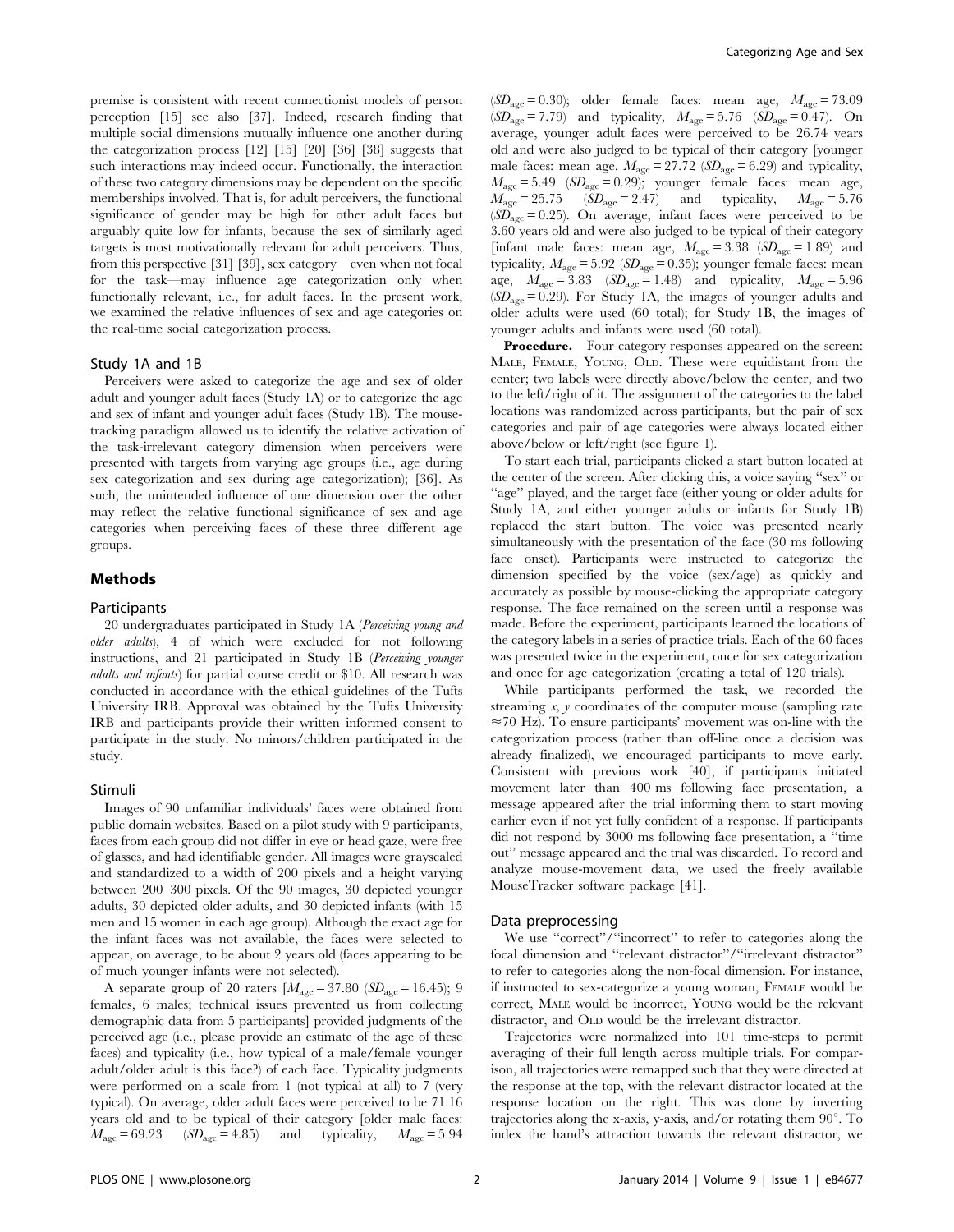

Figure 1. Figure displaying an example of the mouse procedure assessing the relative dominance of two social categories (i.e., sex and age) utilized in study 1a and 1b. During this task participants were given auditory instructions to categorize faces based on either their sex or their age.

doi:10.1371/journal.pone.0084677.g001

computed MD: the largest x-coordinate deviation from an idealized straight-line trajectory between the center start-position and the correct response. Because, after remapping, an idealized response trajectory is a vertical line  $(x=0)$ , with the relevant distractor located on the right  $(x > 0)$ , positive MD indicates attraction toward the relevant distractor, negative MD indicates attraction toward the irrelevant distractor, and values no different than 0 indicate a lack of interference altogether.

### Results

#### Study 1A: Perceiving young and older adults

As this four-choice speeded categorization task was difficult, we expected a substantial number of errors. Trials involving categorization errors (15%) were discarded.

Initiation and response times. Initiation and response times were submitted to a 2 (judgment type) x 2 (target age) repeated-measures ANOVA. There were no significant main effects of judgment type or target age, or a significant interaction (all  $F_s$  <2.06, all  $p_s$  >.17). Thus, initiation times did not differ when categorizing the age of older-adults  $(M = 173 \text{ ms})$ ,  $SE = 31$  ms) or younger-adults  $(M = 175$  ms,  $SE = 33$  ms), nor did they differ when categorizing the sex of older-adults  $(M = 168 \text{ ms}, \ \text{SE} = 32 \text{ ms})$  or younger-adult faces  $(M = 170 \text{ ms},$  $SE = 34$  ms),  $t(15) = 0.29$ ,  $p = 0.78$ . This ensures that all conditions were similarly on-line with the category selection process.

Mouse trajectories. Mouse trajectories for age-categorization trials showed a simultaneous attraction toward the relevant sex category. This was revealed by a significant main effect of judgment type on MD  $[F(1, 15) = 7.32, p<.016]$  with no significant main effect of target age and no significant interaction between judgment type and target age  $[Fs<0.19, ps>0.66$ . Further analysis indicated MD (older-adult faces:  $M = 0.032$ ,  $SE = 0.010$ ; youngeradult faces:  $M = 0.023$ ,  $SE = 0.008$ ) being significantly more

positive (in the direction of the relevant sex category) than zero for both older-adult faces  $\lceil t(15) = 3.19, p < 0.006 \rceil$  and youngeradult faces  $\lceil t(15) \rceil = 3.06$ ,  $p \le 0.008$ ], with no significant differences between them:  $t(15) = .84$ ,  $p < 0.41$  (Figures 2 & 3). Mouse trajectories for sex-categorization trials, however, did not show an attraction toward the relevant age category, with MD (olderadult faces:  $M = 0.004$ ,  $SE = 0.018$ ; younger-adult faces:  $M = 0.002$ ,  $SE = 0.016$ ) not significantly more positive than zero for either older-adult faces  $\lceil t(15) = 0.24, p < 0.82 \rceil$  or younger-adult faces  $\lceil t(15) = 0.14, p < 0.89$ . There was also no significant difference observed between MD for the older-adult and younger-adult faces:  $t(15) = 0.20$ ,  $p < 0.85$  (Figures 2 & 3).

#### Study 1B: Perceiving younger adults and infants

Trials involving categorization errors (17%) were discarded.

Initiation and response time. A 2 (judgment type)  $x$  2 (target age) repeated-measures ANOVA revealed significant effects (all  $F_s < 0.83$ , all  $p_s > .37$ ). Thus, initiation times did not differ when categorizing the age of infant  $(M = 183 \text{ ms}, SE = 27 \text{ ms})$  and younger-adult faces ( $M = 184$  ms,  $SE = 27$  ms), or when categorizing the sex of infant ( $M = 187$  ms,  $SE = 28$  ms) and younger-adult faces ( $M = 177$  ms,  $SE = 26$  ms). As in Study 1A, this ensures that all conditions were similarly on-line with the category selection process.

Mouse trajectory. Mouse trajectories for age-categorization trials again showed a simultaneous attraction toward the relevant sex category. This was revealed by a significant main effect of judgment type on MD  $[F(1, 20) = 5.41, p < 0.031]$ . Further analysis indicated MD (infant faces:  $M = 0.017$ ,  $SE = 0.008$ ; younger-adult faces:  $M = 0.040$ ,  $SE = 0.009$ ) being significantly more positive (in the direction of the relevant sex category) than zero for both infant faces  $[t(20) = 2.20, p<0.039]$  and younger-adult faces  $[t(20) = 4.35,$  $p<0.001$ ], with a significant difference observed between them: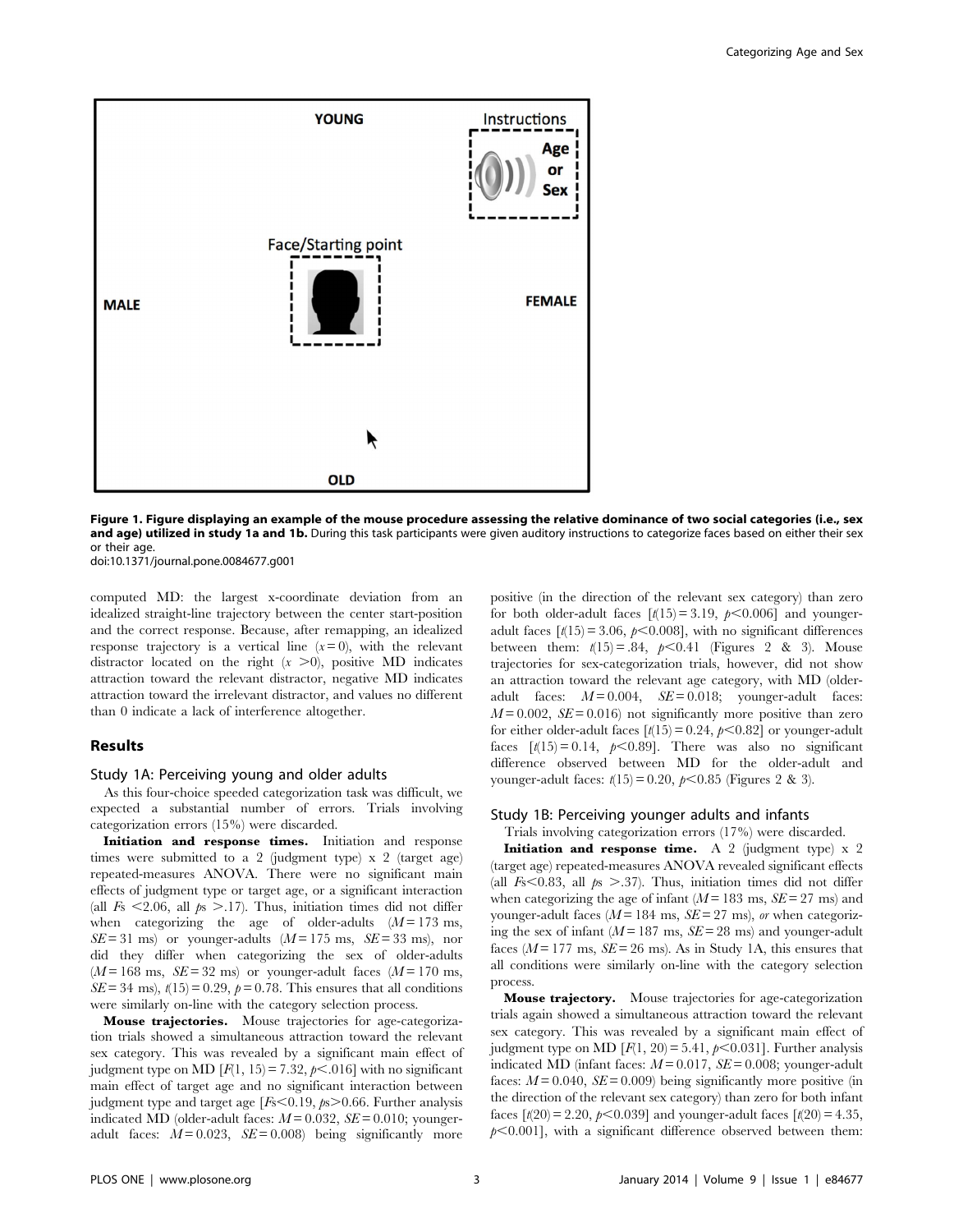

Figure 2. Top: Graphical display of the computer mouse trajectories when categorizing older adults and younger adults faces as a functions of either their sex (left) or their age (right). Inspection of these trajectories reveals: 1) no influence of the relevant age category during sex categorization of both older and younger adult faces; 2) the influence of the relevant sex category during age categorization. Bottom: Graphical display of the computer mouse trajectories when categorizing infant and younger adults faces as a functions of either their sex (left) or their age (right). Inspection of these trajectories reveals: 1) the influence of the relevant age category during sex categorization of infant but not younger adult faces; 2) the influence of the relevant sex category during age categorization of both younger adult and infant faces, with a greater influence when categorizing younger adult faces. doi:10.1371/journal.pone.0084677.g002

 $t(20) = 3.16$ ,  $p<0.005$ , indicating more attraction towards the relevant sex categories when categorizing younger-adults compared to infant faces (Figures 2 & 3). Mouse trajectories for sexcategorization trials, however, only showed an attraction toward the relevant age category when infant faces were presented. This was indicated by a significant interaction between judgment type and target age on MD [ $F(1, 20) = 10.074$ ,  $p < 0.005$ ]. Further analysis found MD for infant faces  $(M=0.041, SE=0.015)$  being significantly more positive (in the direction of the relevant age category) than zero,  $\lceil t(20) = 2.68, \, t \leq 0.014 \rceil$  but MD for youngeradult faces  $(M = -0.012, \text{ } SE = 0.013)$  not being significantly different than zero  $\lbrack t(20) = 0.95, p<0.36 \rbrack$ . A marginally significant difference was observed between the infant and younger-adult faces:  $t(20) = 2.03$ ,  $p<0.056$ , indicating more attraction towards the relevant age categories when categorizing infant compared to adult faces (Figures 2 & 3). No significant main effect of target age was found  $[F(1, 20) = 1.013, p < 0.326]$ .

## **Discussion**

The present work aimed to shed light on the early dynamics of social categorization, focusing on the interplay between the perception of sex and age. The efficiency with which we extract categorical information, such as sex, age, and race, from faces is well documented [10–11] [14] [19] [42]. The method utilized in the current study allowed us to extend these findings by identifying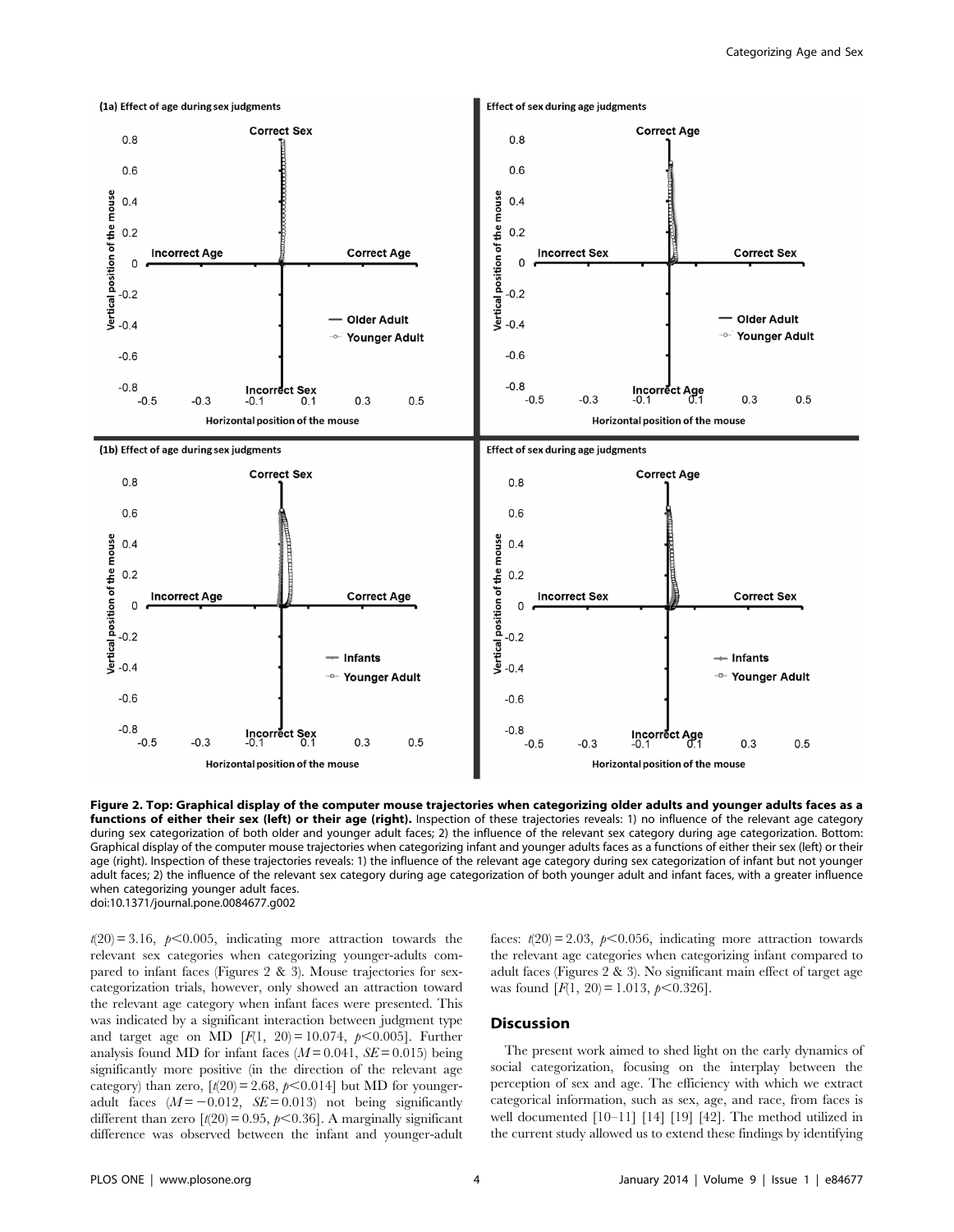

Figure 3. Top: Graphical display of the maximum deviation scores (MD) when categorizing older adults and younger adults faces as a functions of either their sex (left) or their age (right). Bottom: Graphical display of maximum deviation scores (MD) when categorizing infant and younger adults faces as a functions of either their sex (left) or their age (right). doi:10.1371/journal.pone.0084677.g003

the relative impact of sex and age dimensions when both types of social categorization are implemented. Although both are fundamental social categories that often guide person perception [1–4], relatively little effort has been devoted to study age categorization or the interaction between age and sex during categorization [31].

The obtained results are not entirely consistent with the results obtained by some previous studies investigating the interaction between sex and age categorization from adult faces [34–35]. These differences may be due to the inclusion of faces with a greater age range in the current study (i.e. infant, younger-adult and older-adult faces were included), the different processing operations investigated by the methodologies employed across studies (i.e., mouse-tracking vs. repetition-priming or the Gardner paradigm) or the fact that perceivers in the current study performed, in alternating blocks of trials, both age and sex judgments (i.e. within vs. between-subjects design; [16]. Furthermore, one advantage of the current approach was to identify the relative impact of both dimensions when perceiving faces from distinct age groups (such information is not available when combining age categories into congruent and incongruent priming conditions). Future research is required to further disentangle the early dynamics of person perception across the broad spectrum of social dimensions available from faces (i.e., sex, age, race, and emotion) and at different stages of processing (i.e., initial processing of the faces vs. facilitation or interference effects upon re-encountering social targets).

Our results suggest that, even in early stages of person construal, age may have greater functional significance when perceiving infants. This was demonstrated by an attraction towards the age of infant targets during sex categorization with relatively less attraction towards their sex during age categorization (when compared with the attraction of sex when categorizing the age of younger adult faces). In contrast, when perceiving older-adult faces, like younger adult faces, an attraction was seen towards their sex during age categorization but not vice-versa, suggesting that sex may still have greater functional significance in the early stages of perceiving older adults. This suggests that for younger-adult perceivers, at least in the initial stages of person construal, age is a dominant social category when perceiving infants and sex is a dominant social category when perceiving young and older adults. These findings are broadly consistent with the recently proposed dynamic interactive model of social categorization [15], which argues that bottom-up perceptual cues and top-down social cognitive factors interact may often give rise to various kinds of category interactions (e.g., sex and age). Moreover, a growing body of research has suggested that person perception is inherently combinatorial, in that multiple interesting identities are coactivated and often mutually influence one another [20] [38] [43]. Further experiments independently manipulating bottom-up cues and top-down factors should shed further light on the relative contribution of each in driving interactions of sex and age during early stages of person perception.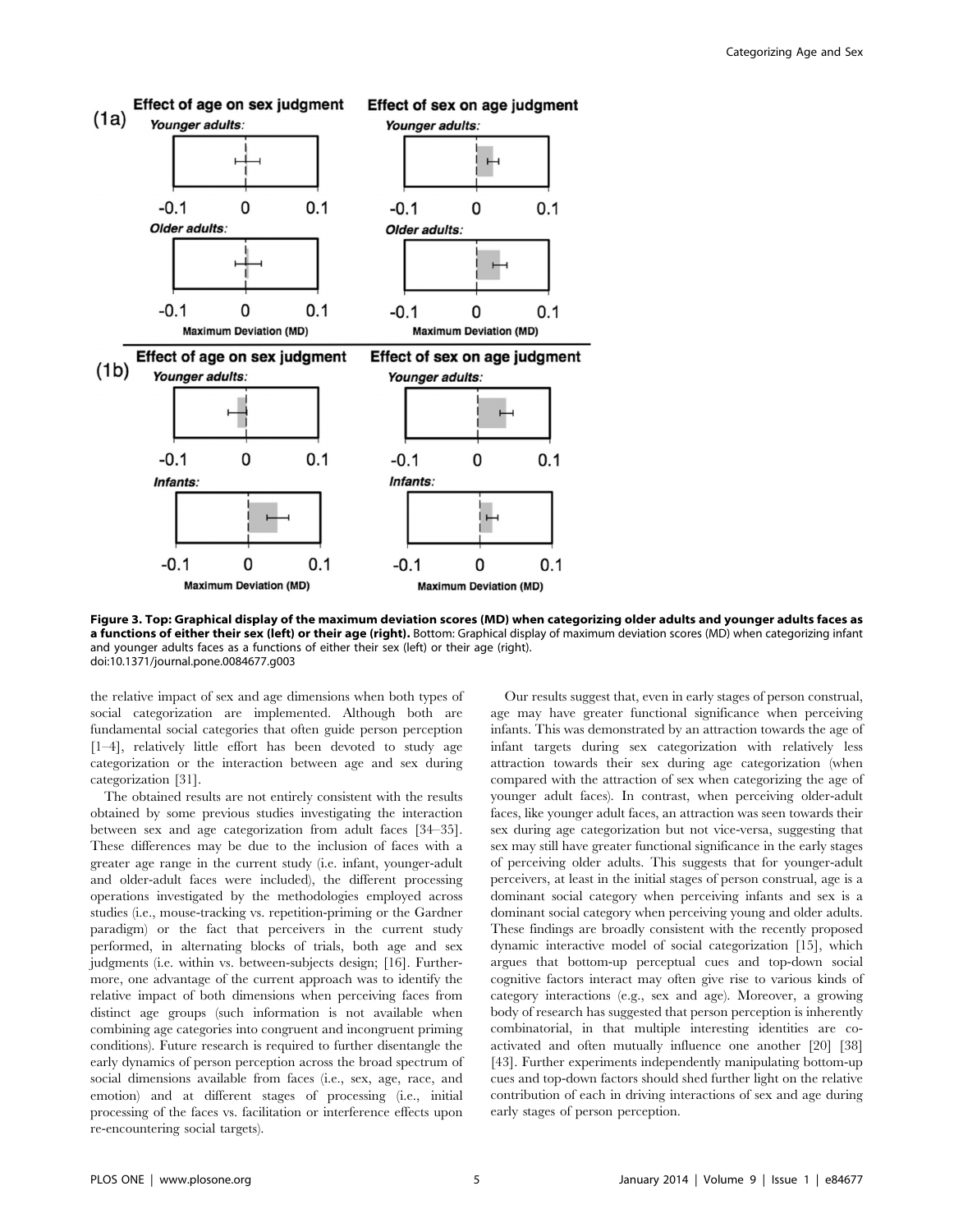The present work also highlights the utility of mouse-tracking for shedding light on social categorization. Mouse-tracking has revealed the real-time dynamics of spoken language processing [44], semantic categorization [45], syntactic ambiguity resolution [46], visual search [47], and attentional control [48]. In the social domain, mouse-tracking has been used to study the real-time dynamics of sex categorization [12], race categorization [49], stereotype activation [50], the explicit reporting of attitudes [51], implicit activation of attitudes [52], and parallel activation of multiple social category dimensions [36]. Here, this technique was able to provide new evidence for the asymmetrical dominance of sex vs. age on the real-time categorization process, in a way that was dependent on the specific memberships associated with each dimension. Thus, future research may wish to use mouse-tracking to provide deeper understandings of a variety of social psychological phenomena.

Functional accounts of face perception may provide insight into the potential communicative value of facial cues across the life span [31] [39]. From this perspective, findings from the current studies may reveal perceptual precursors to the adaptive construal of infant social targets. Indeed, infant faces tend to elicit positive evaluations, as well as strong predispositions to help and act pro-

### References

- 1. Allport GW (1954). The nature of prejudice. Reading, MA: Addison-Wesley. 2. Brewer MB (1988). A dual process model of impression formation. In Wyer JRS,
- Srull TK (Eds.), Advances in social cognition (Vol. 1, pp. 1–36). Hillsdale, NJ: Erlbaum.
- 3. Fiske ST, Neuberg SL (1990). A continuum model of impression formation from category basedto individuating processes: Influences of information and motivation on attention and interpretation. In Zanna MP (Ed.), Advances in experimental social psychology (Vol. 3, pp. 1–74). San Diego, CA: Academic Press.
- 4. Macrae CN, Bodenhausen GV (2000). Social cognition: Thinking categorically about others. Annual Review of Psychology, 51, 93–120.
- 5. Dovidio JF, Kawakami K, Johnson C, Johnson B, Howard A (1997). On the nature of prejudice: Automatic and controlled processes. Journal of Experimental Social Psychology, 33(5), 510–540.
- 6. Fazio RH, Jackson, JR, Dunton, C, Williams, CJ (1995). Variability in Automatic Activation as an Unobtrusive Measure of Racial-Attitudes - a Bona-Fide Pipeline. Journal of Personality and Social Psychology, 69(6), 1013–1027.
- 7. Ma DS, Correll J (2011). Target prototypicality moderates racial bias in the decision to shoot. Journal of Experimental Social Psychology, Vol.47(2), pp.
- 8. Ambady N, Rosenthal R (1992). Thin Slices of Expressive Behavior as Predictors of Interpersonal Consequences - a Metaanalysis. Psychological Bulletin, 111(2), 256–274.
- 9. Blair IV, Judd CM, Sadler MS, Jenkins C (2002). The role of Afrocentric features in person perception: judging by features and categories. Journal of Personality and Social Psychology, 83(1), 5–25.
- 10. Cloutier J, Macrae CN (2007). Who or what are you?: Facial orientation and person construal. European Journal of Social Psychology, 37(6), 1298–1309.
- 11. Cloutier J, Mason MF, Macrae CN (2005). The perceptual determinants of person construal: Reopening the social-cognitive toolbox. Journal of Personality and Social Psychology, 88(6), 885–894.
- 12. Freeman JB, Ambady N, Rule NO, Johnson KL (2008). Will a Category Cue Attract You? Motor Output Reveals Dynamic Competition Across Person Construal. Journal of Experimental Psychology-General, 137(4), 673–690.
- 13. Willis J, Todorov A (2006). First impressions: making up your mind after a 100 ms exposure to a face. Psychol Sci, 17(7), 592–598.
- 14. Zebrowitz LA (2006). Finally, faces find favor. Social Cognition, 24(5), 657–701. 15. Freeman JB, Ambady N (2011a). A dynamic interactive theory of person
- construal. Psychological Review, 118, 247, 279. 16. Quinn KA, Macrae CN (2011). The face and person perception: Insights from
- social cognition. British Journal of Psychology, Vol.102(4), 849–867. 17. Corneille O, Hugenberg K, Potter T (2007). Applying the attractor field model
- to social cognition: perceptual discrimination is facilitated, but memory is impaired for faces displaying evaluatively congruent expressions. Journal of Personality and Social Psychology, 93(3), 335–352.
- 18. Hess U, Adams RB Jr, Grammer K, Kleck RE (2009). Face gender and emotion expression: Are angry women more like men? Journal of Vision, Vol.9(12).
- 19. Hugenberg K (2005). Social categorization and the perception of facial affect: Target race moderates the response latency advantage. Emotion, 5(3), 267–276.
- 20. Hugenberg K, Bodenhausen GV (2004). Ambiguity in social categorization The role of prejudice and facial affect in race. Psychological Science, 15(5), 342– 345.

socially [53] [31]. The strength of these predispositions towards infants is further evidenced by the generalization of these responses to adults with ''babyfaces'' [54–55]. The relative dominance of age over sex categorization early in the perceptual process could help initiate and/or contribute to the maintenance of the adaptive construal of infants. In contrast, sex may be the most adaptive social category to guide behavior towards adults, irrespective of their age.

In summary, the current findings suggest that the relationship between distinct perceptually identifiable social dimensions (i.e., sex and age) differs during the categorization of infant, younger adult, and older adult faces. Whereas the sex of both young and older adults influence the categorization of their age, only for infant faces was age found to influence sex categorization. One intriguing possibility is that such dynamics are rooted in the functional characteristics associated with each social dimension across the lifespan [31] [39].

#### Author Contributions

Conceived and designed the experiments: JC JF NA. Performed the experiments: JC JF. Analyzed the data: JC JF. Wrote the paper: JC JF NA.

- 21. Kang SK, Chasteen AL (2009). Beyond the double-jeopardy hypothesis: Assessing emotion on the faces of multiply-categorizable targets of prejudice. Journal of Experimental Social Psychology, 45(6), 1281–1285.
- 22. Cloutier J, Turk D, Macrae CN (2008). Extracting information from faces: The neural substrates of gaze detection and sex categorization. Social Neuroscience, 3, 69–78.
- 23. Bruce V (1986). Influences of familiarity on the processing of faces. Perception, 15, 387–397.
- 24. Rossion B (2002). Is sex categorization from faces really parallel to face recognition? Visual Cognition, 9, 1003–1020.
- 25. Rossion B, Dricot L, De Volder A, Bodart J-M, Crommelinck M, et al. (2000). Hemispheric asymmetries for whole-based and parts-based face processing in the human fusiform gyrus. Journal of Cognitive Neuroscience, 12, 793–802.
- 26. Wild H, Barrett S, Spence M, O'Toole A, Chenh Y, et al. (2000). Recognition and sex classification of adults' and children's faces: examining performance in the absence of sex-stereotyped cues. Journal of Experimental Child Psychology, 77, 269–291.
- 27. Cornell EH (1974). Infants' discrimination of photographs of faces following redundant presentation. Journal of Experimental Child Psychology, 18, 98–106.
- 28. Fagot BI, Leinbach MD (1993). Sex-role development in young children: From discrimination to labeling. Developmental Review, 13, 205–224.
- 29. Messick DM, Mackie DM (1989). Intergroup Relations. Annual Review of Psychology, 40, 45–81.
- 30. Stangor C, Lynch L, Duan CM, Glass B (1992). Categorization of Individuals on the Basis of Multiple Social Features. Journal of Personality and Social Psychology, 62(2), 207–218.
- 31. Montepare JM, Zebrowitz LA (1998). Person perception comes of age: The salience and significance of age in social judgments. Advances in Experimental Social Psychology, Vol 30, 30, 93–161.
- 32. Bornstein R (1986). The number, identity, meaning, and salience of ascriptive attributes in adult person perception. International Journal of Aging and Human Development, 23(2), 127–140.
- 33. Kite ME, Deaux K, Miele M (1991). Stereotypes of Young and Old Does Age Outweigh Gender. Psychology and Aging, 6(1), 19–27.
- 34. Quinn KA, Macrae CN (2005). Categorizing others: The dynamics of person construal. Journal of Personality and Social Psychology, 88(3), 467–479.
- 35. Wiese H, Schweinberger SR, Neumann MF (2008). Perceiving age and gender in unfamiliar faces: brain potential evidence for implicit and explicit person categorization. Psychophysiology, 45(6), 957–969.
- 36. Freeman JB, Nakayama K, Ambady N (In press). Finger in flight reveal parallel categorization across multiple social dimensions. Social Cognition.
- 37. Kunda Z, Thagard P (1996). Forming impressions from stereotypes, traits, and behaviors: A parallel constraint satisfaction theory. Psychological Review, 103, 284–308.
- 38. Adams RB Jr, Nelson AJ (2011). Intersecting identities and expressions: The compound nature of social perception (pp. 394–403). In: Decety J, Cacioppo J (Eds), The Handbook of Social Neuroscience, Oxford University Press.
- 39. Mcarthur LZ, Baron RM (1983). Toward an Ecological Theory of Social-Perception. Psychological Review, 90(3), 215–238.
- 40. Freeman JB, Ambady N (2011b). Hand movements reveal the time-course of shape and pigmentation processing in social categorization. Psychonomic Bulletin and Review, 18, 705–712.